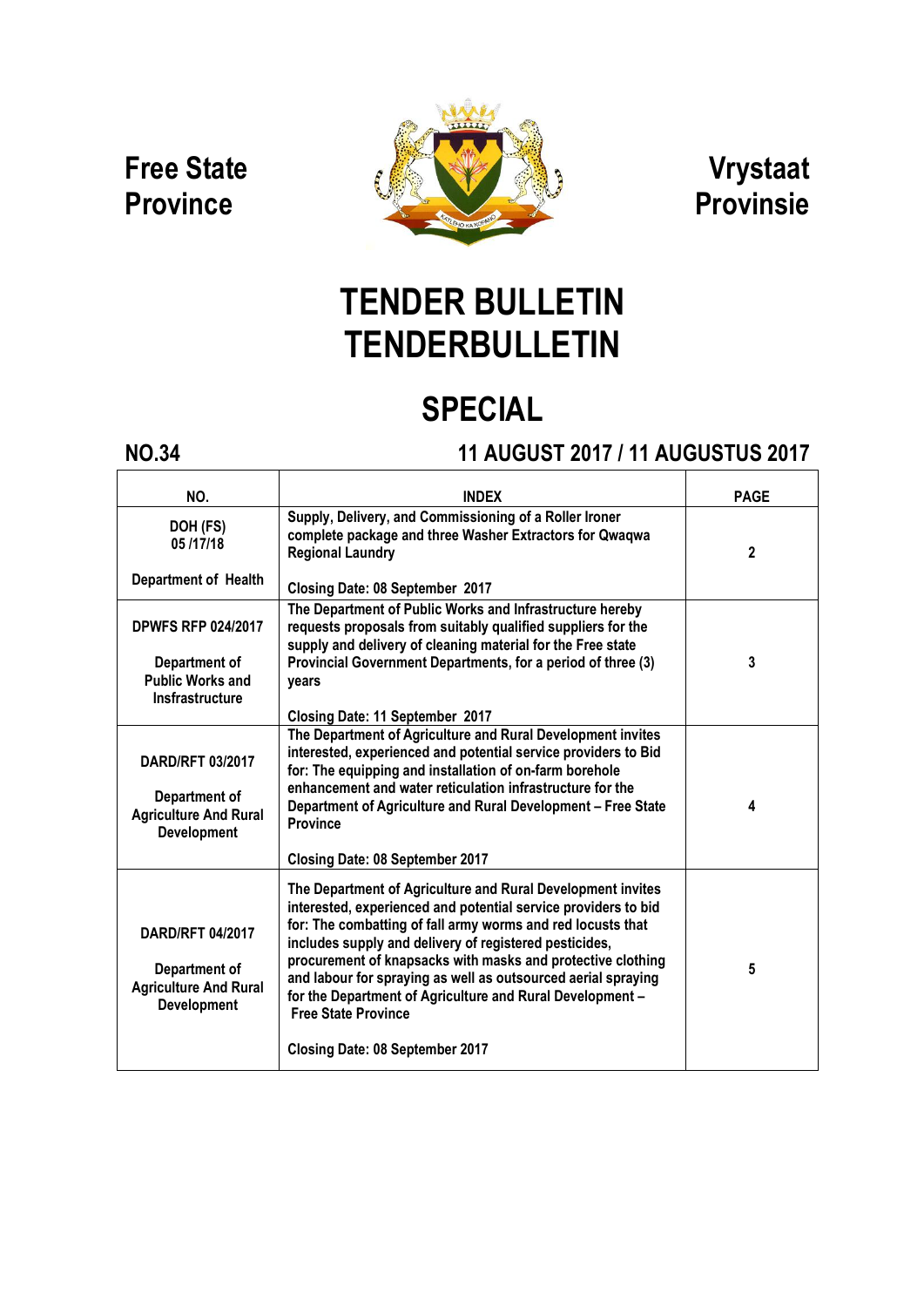### TENDER BULLETIN / TENDERBULLETIN, 11 AUGUST 2017 / 11 AUGUSTUS 2017 TENDERS / DITHENDARA SUPPLIERS / LEWERANSIERS / PHAHLO (THEPA)

|                      |                                                                                                                                                                                                                                                                                                                                                                                                                                                                                                                                                                                                                                                                                                                                                                                                   |                        | <b>ADDRESS</b>                                                                                                                                                                                                                     |                                                                                                                                                                                                                                                                                                                                                                                |  |
|----------------------|---------------------------------------------------------------------------------------------------------------------------------------------------------------------------------------------------------------------------------------------------------------------------------------------------------------------------------------------------------------------------------------------------------------------------------------------------------------------------------------------------------------------------------------------------------------------------------------------------------------------------------------------------------------------------------------------------------------------------------------------------------------------------------------------------|------------------------|------------------------------------------------------------------------------------------------------------------------------------------------------------------------------------------------------------------------------------|--------------------------------------------------------------------------------------------------------------------------------------------------------------------------------------------------------------------------------------------------------------------------------------------------------------------------------------------------------------------------------|--|
| <b>BID NO</b>        | <b>DESCRIPTION</b>                                                                                                                                                                                                                                                                                                                                                                                                                                                                                                                                                                                                                                                                                                                                                                                | <b>DUE</b>             | <b>BID DOCUMENTS</b><br><b>ARE AVAILABLE</b><br><b>FROM ADDRESS</b>                                                                                                                                                                | <b>BID MUST BE</b><br><b>ADDRESSED AND</b><br><b>POSTED TO</b>                                                                                                                                                                                                                                                                                                                 |  |
|                      | <b>Department of Health</b>                                                                                                                                                                                                                                                                                                                                                                                                                                                                                                                                                                                                                                                                                                                                                                       |                        |                                                                                                                                                                                                                                    |                                                                                                                                                                                                                                                                                                                                                                                |  |
| DOH (FS)<br>05/17/18 | Supply, Delivery and Commissioning, of a Roller<br>Ironer complete package and three Washer<br>Extractors for Qwaqwa Regional Laundry<br>Period: Once-off & (5 year maintenance plan)<br><b>Compulsory Explanatory Meeting will be held for</b><br>all bidders:<br>Details:<br>Date : 22 August 2017<br>Time: 10h00<br>Venue: Auditorium, First Floor,<br>Bophelo House, c/o Charlotte<br><b>Maxeke Street and Harvey Road,</b><br><b>Bloemfontein</b><br><b>Contact person: Mr C. Bailing</b><br>(051) 405 2029 (o/h)<br>Meeting will start promptly as scheduled.<br>Latecomers will not be allowed.<br>Bid will be evaluated on Functionality, 80/20<br>Preference Point System & Pre-qualification criteria<br>The points for price and B-BBEE are as follows:<br>(threshold points 16 of 40) | 08/09/2017<br>at 11h00 | Me. A. Lesabane /<br>Mr. T. Kongkong<br>Tel No<br>$(051)$ 408 1600<br>(051) 408 1171<br>Bid Management Office,<br>Ground Floor, Block C-<br>west, Bophelo House,<br>C/o Charlotte Maxeke<br>Street & Harvey Road,<br>Bloemfontein. | The Head<br>Department of Health<br>Sub-Directorate Bid<br>Management<br>P. O. Box 227<br><b>BLOEMFONTEIN</b><br>9300<br><b>OR</b><br>Deposited in the bid-<br>box at the Department<br>of Health, Ground<br>Floor, Bophelo<br>House, Block C-west,<br>opposite main door,<br>C/o Charlotte Maxeke<br>Street and Harvey<br>Road,<br>BLOEMFONTEIN.<br>(Entrance Harvey<br>Road) |  |
|                      | Only offers<br>The bid pre-qualification criteria:<br>received from EME's and QSE's which are at least                                                                                                                                                                                                                                                                                                                                                                                                                                                                                                                                                                                                                                                                                            |                        |                                                                                                                                                                                                                                    |                                                                                                                                                                                                                                                                                                                                                                                |  |
|                      | 51% owned by black people will be considered.                                                                                                                                                                                                                                                                                                                                                                                                                                                                                                                                                                                                                                                                                                                                                     |                        |                                                                                                                                                                                                                                    |                                                                                                                                                                                                                                                                                                                                                                                |  |
|                      | If bid documents are obtained from the Department a<br>non-refundable fee of R 150.00 per bid document is<br>payable. An official receipt must be presented on<br>collection of the bid document.<br>Departmental<br>Cashier, Second Floor, Block C, Bophelo House, Cnr<br>Charlotte Maxeke Street and Harvey Road,<br>Bloemfontein.                                                                                                                                                                                                                                                                                                                                                                                                                                                              |                        |                                                                                                                                                                                                                                    |                                                                                                                                                                                                                                                                                                                                                                                |  |
|                      | Documents are also available on e-Tender<br>Publication Portal and can be downloaded from<br>www.etenders.gov.za                                                                                                                                                                                                                                                                                                                                                                                                                                                                                                                                                                                                                                                                                  |                        |                                                                                                                                                                                                                                    |                                                                                                                                                                                                                                                                                                                                                                                |  |
|                      | The Department will only consider original bid<br>documents as issued.                                                                                                                                                                                                                                                                                                                                                                                                                                                                                                                                                                                                                                                                                                                            |                        |                                                                                                                                                                                                                                    |                                                                                                                                                                                                                                                                                                                                                                                |  |

--------------------------------------------------------------------------------------------------------------------------------------------------------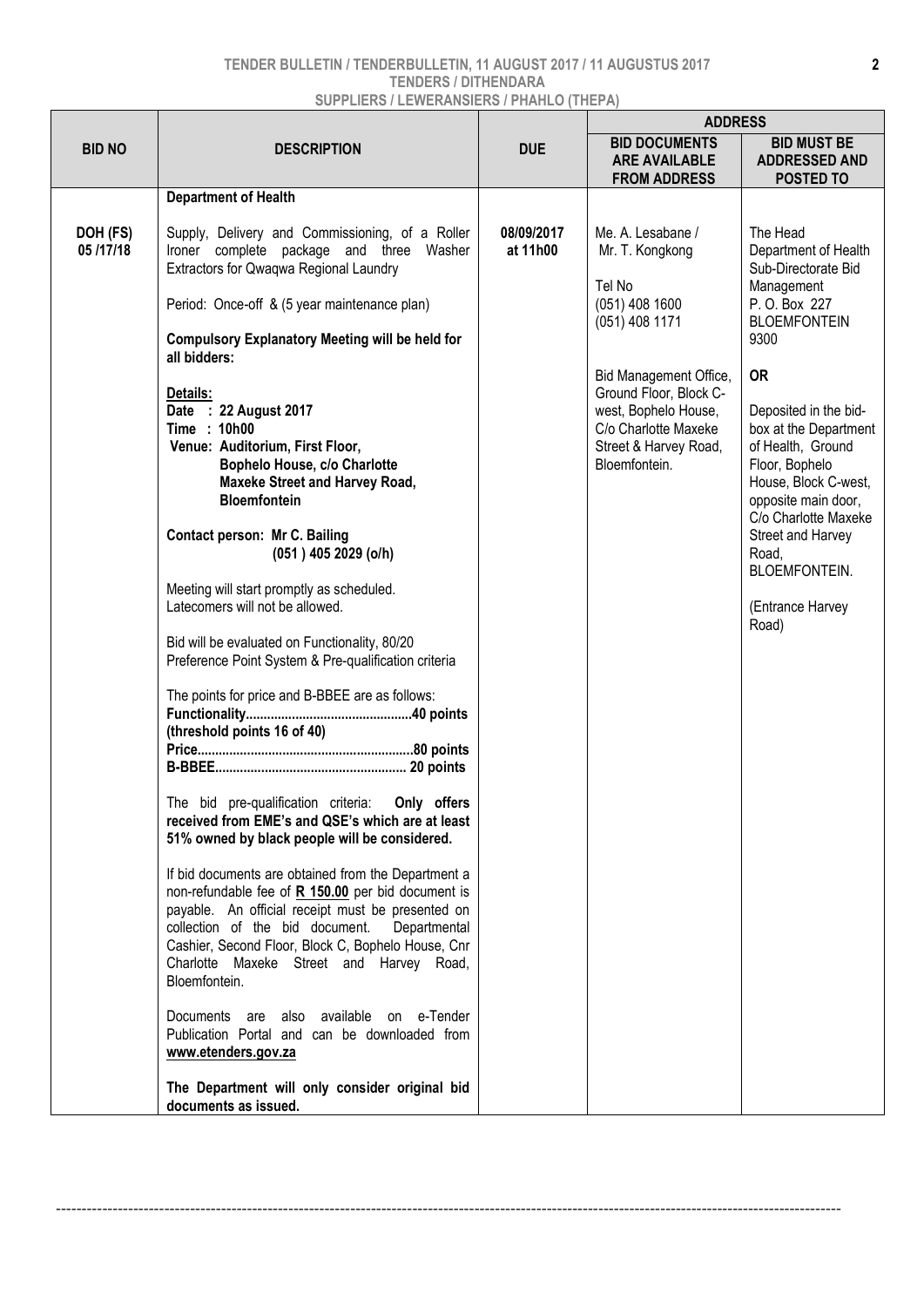#### TENDER BULLETIN / TENDERBULLETIN, 11 AUGUST 2017 / 11 AUGUSTUS 2017 TENDERS / DITHENDARA SUPPLIERS / LEWERANSIERS / PHAHLO (THEPA)

| BID NO.                      |                                                                                                                                                                                                                                                                                                                                                                                                                                                                                                                                                                                                                                                                                                                                                                                                                                                                                                                                                                                                                                                                                                                                                                                                                                                                                                                                                                                                                                                                                                                                                                                                                                                                                                                                                                                                                                                                                                                                                                                                                                                                                                                                                                                                                                                                                                                                                                                                                                                                                                                                    | <b>CLOSING</b><br><b>TIME AND</b><br><b>DATE</b> | <b>BID DOCUMENTS</b><br><b>OBTAINABLE FROM</b>                                                                                                                                                                                     | <b>DELIVERY OF</b><br><b>BID</b><br><b>DOCUMENTS TO</b>                                                                                                                                                     |
|------------------------------|------------------------------------------------------------------------------------------------------------------------------------------------------------------------------------------------------------------------------------------------------------------------------------------------------------------------------------------------------------------------------------------------------------------------------------------------------------------------------------------------------------------------------------------------------------------------------------------------------------------------------------------------------------------------------------------------------------------------------------------------------------------------------------------------------------------------------------------------------------------------------------------------------------------------------------------------------------------------------------------------------------------------------------------------------------------------------------------------------------------------------------------------------------------------------------------------------------------------------------------------------------------------------------------------------------------------------------------------------------------------------------------------------------------------------------------------------------------------------------------------------------------------------------------------------------------------------------------------------------------------------------------------------------------------------------------------------------------------------------------------------------------------------------------------------------------------------------------------------------------------------------------------------------------------------------------------------------------------------------------------------------------------------------------------------------------------------------------------------------------------------------------------------------------------------------------------------------------------------------------------------------------------------------------------------------------------------------------------------------------------------------------------------------------------------------------------------------------------------------------------------------------------------------|--------------------------------------------------|------------------------------------------------------------------------------------------------------------------------------------------------------------------------------------------------------------------------------------|-------------------------------------------------------------------------------------------------------------------------------------------------------------------------------------------------------------|
| <b>DPWFS RFP</b><br>024/2017 | DEPARTMENT OF PUBLIC<br>THE.<br>WORKS<br>AND<br><b>INFRASTRUCTURE HEREBY REQUESTS PROPOSALS</b><br>FROM SUITABLY QUALIFIED SUPPLIERS FOR THE<br>SUPPLY AND DELIVERY OF CLEANING MATERIAL<br>FOR THE FREE STATE PROVINCIAL GOVERNMENT<br>DEPARTMENTS, FOR A PERIOD OF THREE (3) YEARS<br>The proposal must include the following Mandatory<br>Requirements:<br>❖ A valid Tax Clearance Certificate, or a unique security<br>Personal Identification number (PIN) issued by the<br>South African Revenue Services (where Consortium /<br>Joint Venture / Sub-contractors are involved, each<br>party to the association must submit a separate Valid<br>Tax Clearance Certificate or a unique security<br>personal Identification number).<br>Municipal services (water, sanitation, rates and<br>❖<br>electricity) clearance certificate or Lease Agreement<br>with a Current Bill of Account not owing more than<br>Ninety (90) days<br>❖ Valid Proof of Registration on the National Treasury's<br>Central Supplier's Database must be accompany this<br>bid.<br>A minimum of B-BBEE status level one (1) of<br>❖<br>contribution, i.e. Level 2, 3 and etc. will not be<br>considered<br>an EME or QSE<br>❖<br>Attendance of the compulsory Briefing session.<br>❖<br>The following criteria is applicable:<br>The proposals will be evaluated based on the Mandatory<br>Requirements and functionality (detailed functionality<br>criteria will be outlined in the bid document). Bidders who<br>fail to obtain a minimum of 70 points out of 100 points for<br>functionality will not be considered for further evaluation on<br>price and preference.<br>The proposal will also be evaluated on Financial Offer and<br>Preference<br>NB: Price and Preference will be used once the panel has<br>been appointed. Preference will be given to Free State<br>Based contracts.<br><b>PRICE</b><br>80<br>LEVEL OF ONTRIBUTION TOWARDS B-BBEE<br>20<br>The Department of Public Works and Infrastructure<br>commits itself to the advancement of Broad Based<br><b>Black Economic Empowerment (B-BBEE) imperatives</b><br>and thus, the successful bidders will be required to<br>employ 60% HDI towards contributing to job creation.<br>A compulsory clarification meeting will take place at No. 55<br>Mariam Makeba Street, Fidel Castro Building, in the<br>Mokgadi Boardroom on the 23RD Floor on Friday,<br>25 August 2017 starting at 10h00. Failure to attend this<br>clarification meeting will lead to disqualification. | 11 September<br>2017<br>at 11:00                 | www.etenders.gov.za<br>at no cost<br><b>OR</b><br>Department of Public<br>Works and<br>Infrastructure; SCM<br>Offices, First Floor,<br>Room 101B, O.R<br>Tambo house, Cnr.<br>Markgraaff and St<br>Andrews Street,<br>Bloemfontein | Department of<br>Public Works and<br>Infrastructure;<br>Ground Floor<br>(Main Entrance<br>Foyer) O.R<br>Tambo House<br>(Lebohang<br>Building); Cnr.<br>Markgraaff and St<br>Andrews Street,<br>Bloemfontein |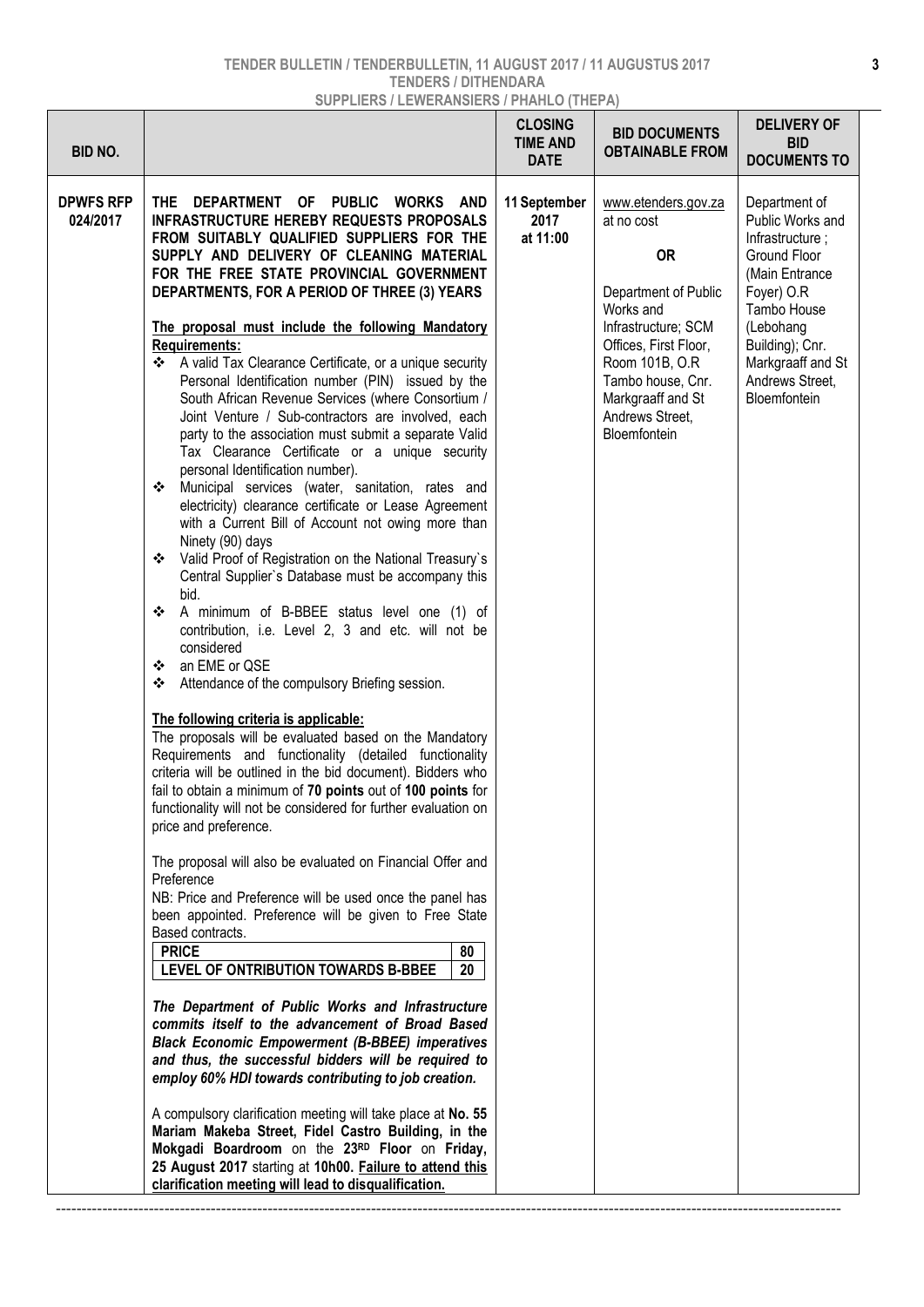| Note:<br>$\bullet$<br>Please note bid documents are obtainable at no cost<br>from e-tender portal on www.etenders.gov.za from<br>Wednesday, 15 August 2017 OR<br>Bid documents will be available from Wednesday,<br>❖<br>15 <sup>th</sup> August 2017 from 08h00 to 14h30 at the<br>Department of Public Works and Infrastructure SCM<br>Offices, Room 101B, First Floor, OR Tambo House<br>Cnr Merriam Makeba and St Andrews Street,<br>Bloemfontein. However, a non-refundable tender / bid<br>deposit of R 320.00 is payable in cash on collection of<br>the bid documents. [Payments to be made at Room<br>102, 01 <sup>st</sup> Floor, OR Tambo House].<br>Bids are to be completed in accordance with the<br>❖<br>conditions and bid rules contained in the bid<br>documents. Bid documents must be properly |  |
|--------------------------------------------------------------------------------------------------------------------------------------------------------------------------------------------------------------------------------------------------------------------------------------------------------------------------------------------------------------------------------------------------------------------------------------------------------------------------------------------------------------------------------------------------------------------------------------------------------------------------------------------------------------------------------------------------------------------------------------------------------------------------------------------------------------------|--|
| indexed and neatly bound.<br><b>Enquiries:</b>                                                                                                                                                                                                                                                                                                                                                                                                                                                                                                                                                                                                                                                                                                                                                                     |  |
| Bidding Process: Mr. Letshego Tau<br>taul@fsworks.gov.za                                                                                                                                                                                                                                                                                                                                                                                                                                                                                                                                                                                                                                                                                                                                                           |  |
| Mrs Motibi Ralikontsane-<br>Technical:<br>ralikontsanem@fsworks.gov.za                                                                                                                                                                                                                                                                                                                                                                                                                                                                                                                                                                                                                                                                                                                                             |  |

#### THE DEPARTMENT OF AGRICULTURE AND RURAL DEVELOPMENT

#### Bid No.: DARD/RFT 03/2017: THE DEPARTMENT OF AGRICULTURE AND RURAL DEVELOPMENT INVITES INTERESTED, EXPERIENCED AND POTENTIAL SERVICE PROVIDERS TO BID FOR: THE EQUIPPING AND INSTALLATION OF ON-FARM BOREHOLE ENHANCEMENT AND WATER RETICULATION INFRASTRUCTURE FOR THE DEPARTMENT OF AGRICULTURE AND RURAL DEVELOPMENT – FREE STATE PROVINCE

Sealed bids (double envelope system) clearly marked with bid number and the description must be submitted or deposited into the designated tender box at Glen Agricultural Institute, Administration Building (Tender box 1) and no telephonic, facsimile, email or late submission will be accepted. The following documents must form part of the submission:

- 1. Registration with Centralized Supplier Database (CSD);
- 2. Proof of Tax Compliance Status:

 The South African Revenue Service (SARS) no longer issues printed Tax Clearance Certificates and there are two options available for submission. In both cases, SCM officials will verify bidder's tax compliance status online.

- (a) Suppliers who still have valid, original, printed Tax Clearance Certificates can submit them. However, they must also provide their Tax Clearance Compliance Status PIN by writing it on the top of the Tax Clearance Certificate submitted, in order that bidder's tax compliance status can be verified.
- (b) Bidders who are registered on the government Central Supplier Database (CSD) must include in their bid document, a copy of their Master Registration Number (supplier number). Tax compliance status will be verified online at www.csd.gov.za.
- 3. Certified ID copy(s) of director(s),
- 4. Certificated copy of a sworn affidavit or B-BBEE certificate issued by accredited companies, standard affidavit form from DTI or a letter from the auditors/bookkeepers, or a letter from the auditors and those who do not submit their B-BBEE status do not qualify for preference points for B-BBEE but will not be disqualified.
- 5. Minimum CIDB grading required: 6 CE or 5 CE PE or higher.
- 6. A tenderer who provides audited financial statements for the preceding year. If the financial statements are older than 6-months, the tenderer must provide interim financial statements.
- 7. Joint ventures are eligible to submit documents provided they satisfy the criteria stated in the tender document.
- 8. Proof of valid Public Liability Insurance cover.
- 9. Bids shall remain valid for 120 days after the closing date

### Functionality and BBBEE Evaluation criteria: 80/20

| Price and quality criteria | 80 Points |  |
|----------------------------|-----------|--|
| B-BBEE                     | 20 Points |  |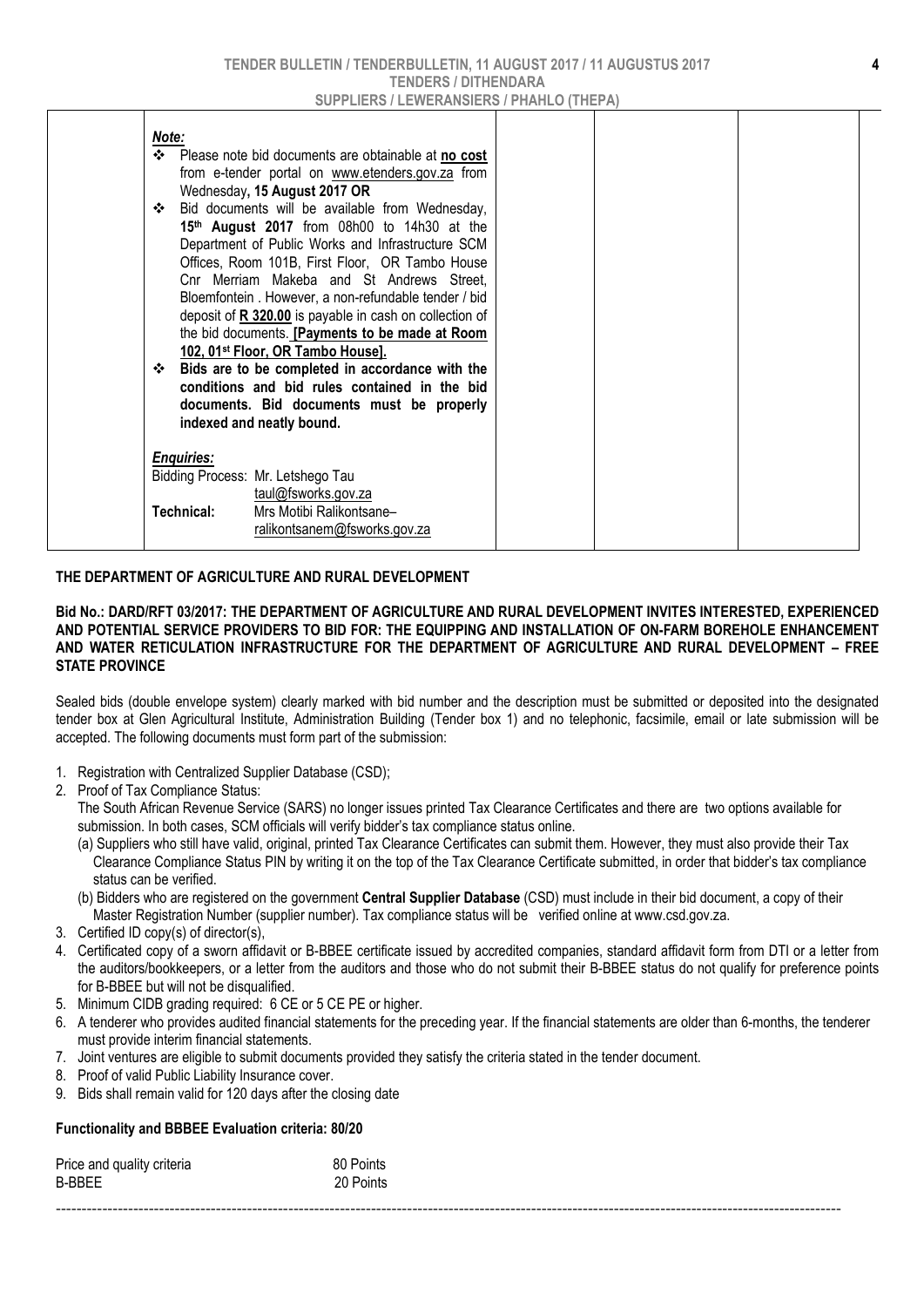NB: A minimum total score of 50 percent is required for quality (Schedule A). A tenderer that does not achieve a minimum score of 50% will not be evaluated further. Shortlisted bidders will be required to do the presentation of their proposal (Quality Schedule B) to the Departmental Evaluation Committee. A minimum total score of 50 percent is required for quality (combined score of Schedule A and B) in order for the tender to be further evaluated (financial proposal).

Bids should be submitted under the following arrangements;

| <b>REQUIREMENTS / INFORMATION</b>  | <b>DARD/RFT 03/2017</b>                                                                                  |  |  |
|------------------------------------|----------------------------------------------------------------------------------------------------------|--|--|
| <b>Compulsory Briefing Session</b> | Friday 18 August 2017 at 11h00 at Glen in the Auditorium, Verbeeck Building.                             |  |  |
| Closing Date                       | Friday 08 September 2017 at 11h00: Glen Agricultural Institute,<br>Administration Building, SCM section. |  |  |

Bid documents are obtainable from the cashier's office (room 149) in the Administration Building at Glen Agricultural Institute, from 14 August 2017 (Monday to Friday) from 08h00 to 15h30 at a non-refundable cost of R 427 per document.

Banking details are as follows: Holder: FSPG Agriculture, Standard Bank Acc. No. 240 323 181, Branch: 00 55 34 Brandwag; Current Account: Ref: 0000 20250

Documents are also available on the e-Tender Publication Portal and can be downloaded from www.etender.gov.za

#### THE DEPARTMENT OF AGRICULTURE AND RURAL DEVELOPMENT

Bid No.: DARD/RFT 04/2017: THE DEPARTMENT OF AGRICULTURE AND RURAL DEVELOPMENT INVITES INTERESTED, EXPERIENCED AND POTENTIAL SERVICE PROVIDERS TO BID FOR: THE COMBATTING OF FALL ARMY WORMS AND RED LOCUSTS THAT INCLUDES SUPPLY AND DELIVERY OF REGISTERED PESTICIDES, PROCUREMENT OF KNAPSACKS WITH MASKS AND PROTECTIVE CLOTHING AND LABOUR FOR SPRAYING AS WELL AS OUTSOURCED AERIAL SPRAYING FOR THE DEPARTMENT OF AGRICULTURE AND RURAL DEVELOPMENT – FREE STATE PROVINCE

Sealed bids clearly marked with bid number and the description must be submitted or deposited into the designated tender box at Glen Agricultural Institute, Administration Building (Tender box 2) and no telephonic, facsimile, email or late submission will be accepted. The following documents must form part of the submission:

- 1. Registration with Centralized Supplier Database (CSD);
- 2. Proof of Tax Compliance Status:

 The South African Revenue Service (SARS) no longer issues printed Tax Clearance Certificates and there are two options available for submission. In both cases, SCM officials will verify bidder's tax compliance status online.

- (a) Suppliers who still have valid, original, printed Tax Clearance Certificates can submit them. However, they must also provide their Tax Clearance Compliance Status PIN by writing it on the top of the Tax Clearance Certificate submitted, in order that bidder's tax compliance status can be verified.
- (b) Bidders who are registered on the government Central Supplier Database (CSD) must include in their bid document, a copy of their Master Registration Number (supplier number). Tax compliance status will be verified online at www.csd.gov.za.
- 3. Certified ID copy(s) of director(s),
- 4. Certificated copy of a sworn affidavit or B-BBEE certificate issued by accredited companies, standard affidavit form from DTI or a letter from the auditors/bookkeepers, or a letter from the auditors and those who do not submit their B-BBEE status do not qualify for preference points for B-BBEE but will not be disqualified.
- 5. A tenderer who provides audited financial statements for the preceding year. If the financial statements are older than 6-months, the tenderer must provide interim financial statements.
- 6. Joint ventures are eligible to submit documents provided they satisfy the criteria stated in the tender document.
- 7. Bids shall remain valid for 120 days after the closing date.

| <b>Functionality and BBBEE Evaluation criteria: 80/20</b> |           |
|-----------------------------------------------------------|-----------|
| Price and quality criteria                                | 80 Points |
| B-BBEE                                                    | 20 Points |

NB: A minimum total score of 50 percent is required to pass this first stage of the evaluation process, please note that any bidder who scores below 50% on functionality will automatically be disqualified.

--------------------------------------------------------------------------------------------------------------------------------------------------------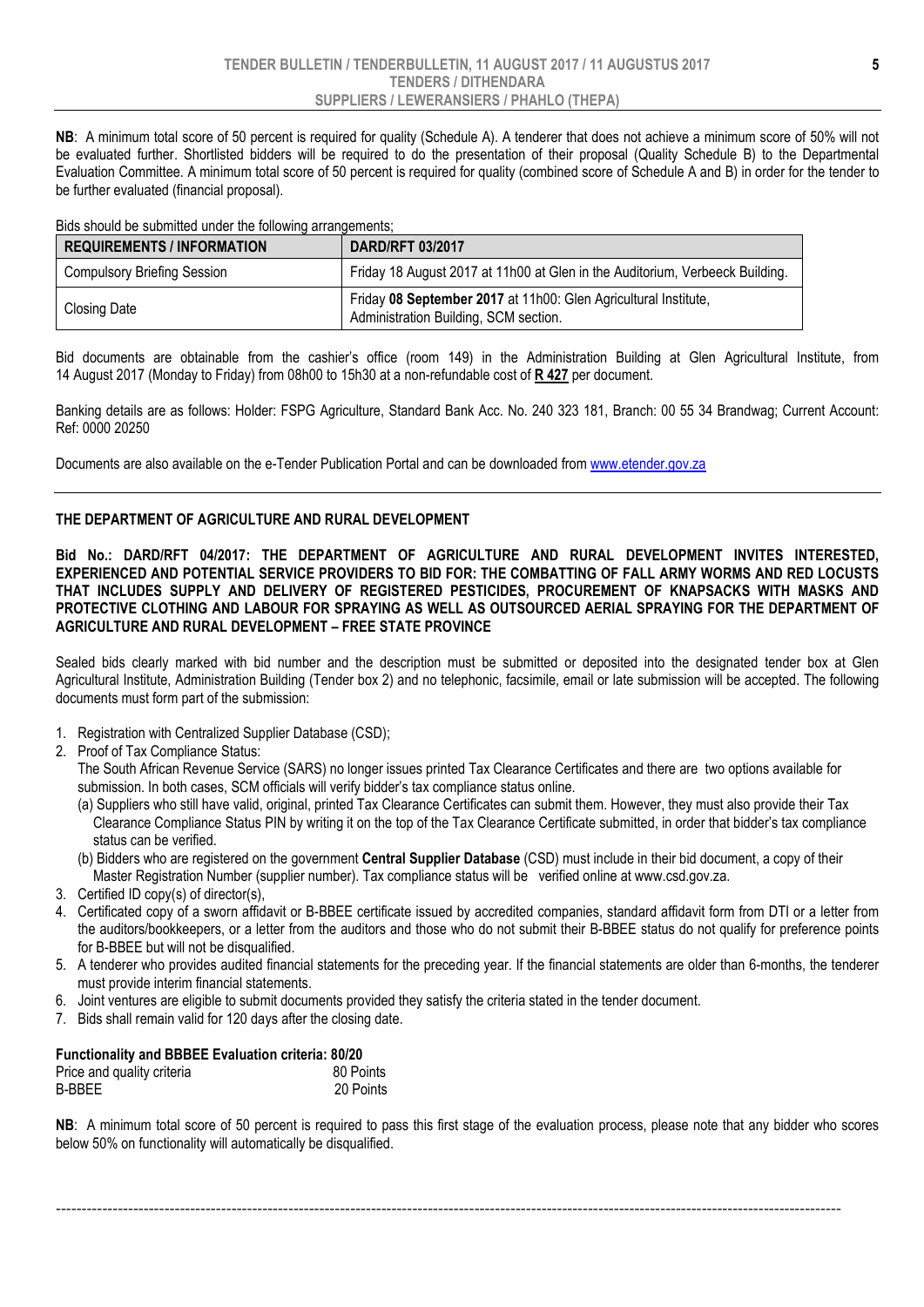#### TENDER BULLETIN / TENDERBULLETIN, 11 AUGUST 2017 / 11 AUGUSTUS 2017 TENDERS / DITHENDARA SUPPLIERS / LEWERANSIERS / PHAHLO (THEPA)

Bids should be submitted under the following arrangements;

| <b>REQUIREMENTS/INFORMATION</b>         | <b>DARD/RFT 04/2017</b>                                                      |
|-----------------------------------------|------------------------------------------------------------------------------|
| <b>Compulsory Briefing Session</b>      | Friday 18 August 2017 at 12h00 at Glen in the Auditorium, Verbeeck Building. |
|                                         | Friday 08 September 2017 at 11h00: Glen Agricultural Institute,              |
| <b>Closing Date</b>                     | Administration Building, SCM section.                                        |
| <b>Enquiries: SCM and bid documents</b> | Ms. F Khumalo at 051 861 8793 /060 977 2535                                  |
|                                         | fikile@agric.fs.gov.za                                                       |
| <b>Enquiries: Technical</b>             | Mr. M Mokoago at 051 861 8471 / 083 975 6415                                 |
|                                         | mafam@fs.agric.za                                                            |

Bid documents are obtainable from the cashier's office (room 149) in the Administration Building at Glen Agricultural Institute, from 14 August 2017 (Monday to Friday) from 08h00 to 15h30 at a non-refundable cost of R 267 per document.

Banking details are as follows: Holder: FSPG Agriculture, Standard Bank Acc. No. 240 323 181, Branch: 00 55 34 Brandwag; Current Account: Ref: 0000 20250

--------------------------------------------------------------------------------------------------------------------------------------------------------

Documents are also available on the e-Tender Publication Portal and can be downloaded from www.etender.gov.za